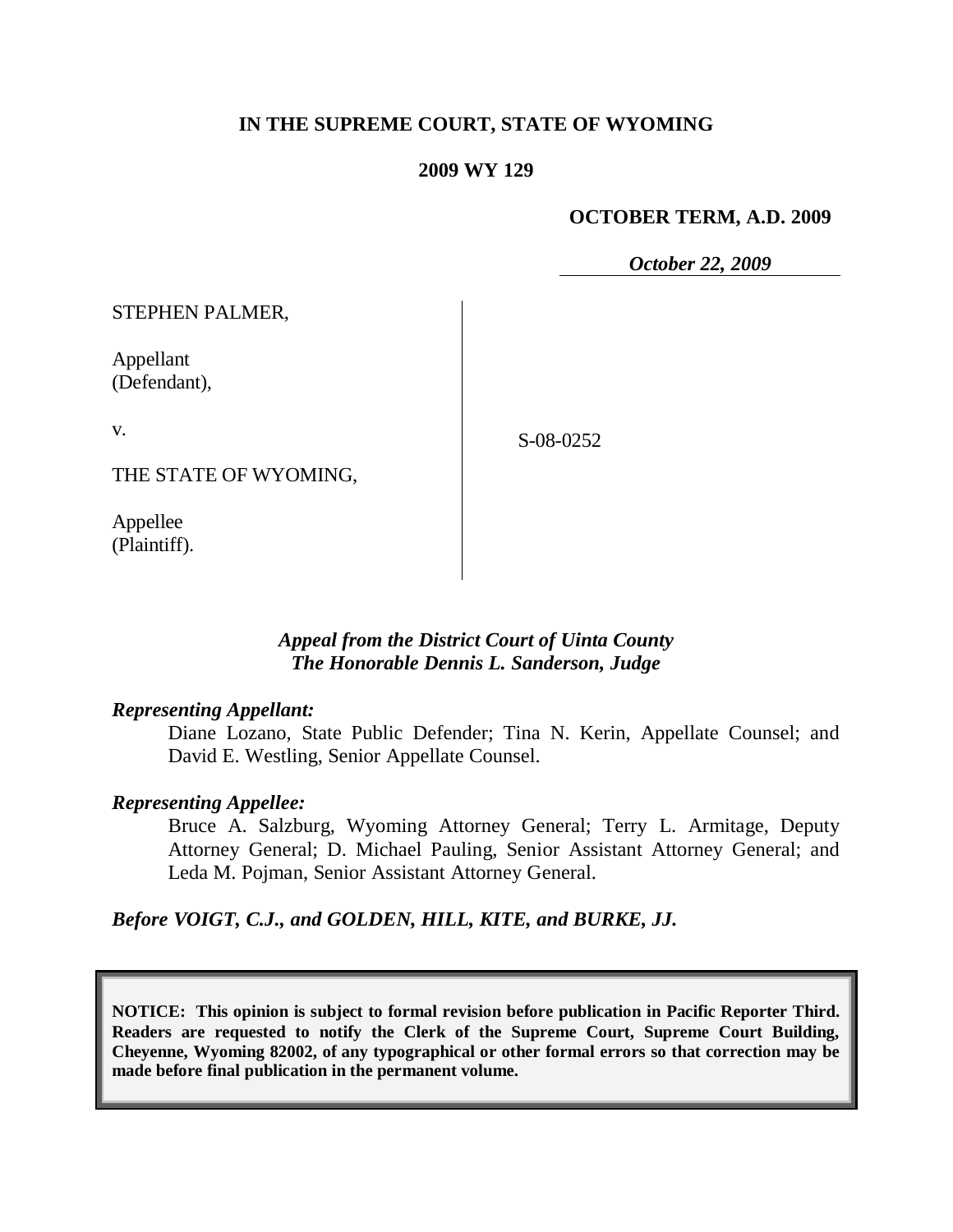**HILL,** Justice.

[¶1] Appellant, Stephen Palmer (Palmer), seeks review of his four convictions for sexual abuse of a minor in the second degree. We will affirm.

[¶2] Palmer raises these issues:

I. Does Wyo. Stat. Ann.  $\S$  6-2-316(a)(i) criminalize sexual contact with a person over the age of fifteen years?

II. Is the statute as applied to Mr. Palmer unconstitutionally vague?

III. Did the trial court abuse its discretion by admitting uncharged misconduct evidence which had not been a part of the State's original W.R.E. 404(b) notice?

The State conformed its statement of the issues to that set out above.

# **ISSUES I AND II**

[¶3] Contemporaneously with the publication of this opinion, we also published our opinion in *Crain v. State*, Case No. S-08-0215, and *May v. State*, Case No. S-09-0002, 2009 WY 128, \_\_\_ P.3d \_\_\_ (Wyo. 2009). In those cases we resolved the issues raised by Palmer in Issues I and II and by reference to the *Crain* and *May* cases we also apply that same reasoning in this case. Hence, we reject both of Palmer's challenges to the affected statutes.

# **FACTS AND PROCEEDINGS**

[¶4] One of the counts upon which Palmer was found guilty occurred on September 6, 2007, and the other three occurred on September 14, 2007. All these events took place in the victim's family home. The victim was the daughter of a coworker of Palmer. Palmer, the victim, and the victim's parents all worked at Little America in Sweetwater County, and it was there that Palmer met the victim, who he worked with and supervised to some extent. The victim was born in November 1991 and was not yet 16 years old when the criminal acts occurred. The victim was a reluctant witness and she testified that her relationship with Palmer was entirely voluntary and consensual.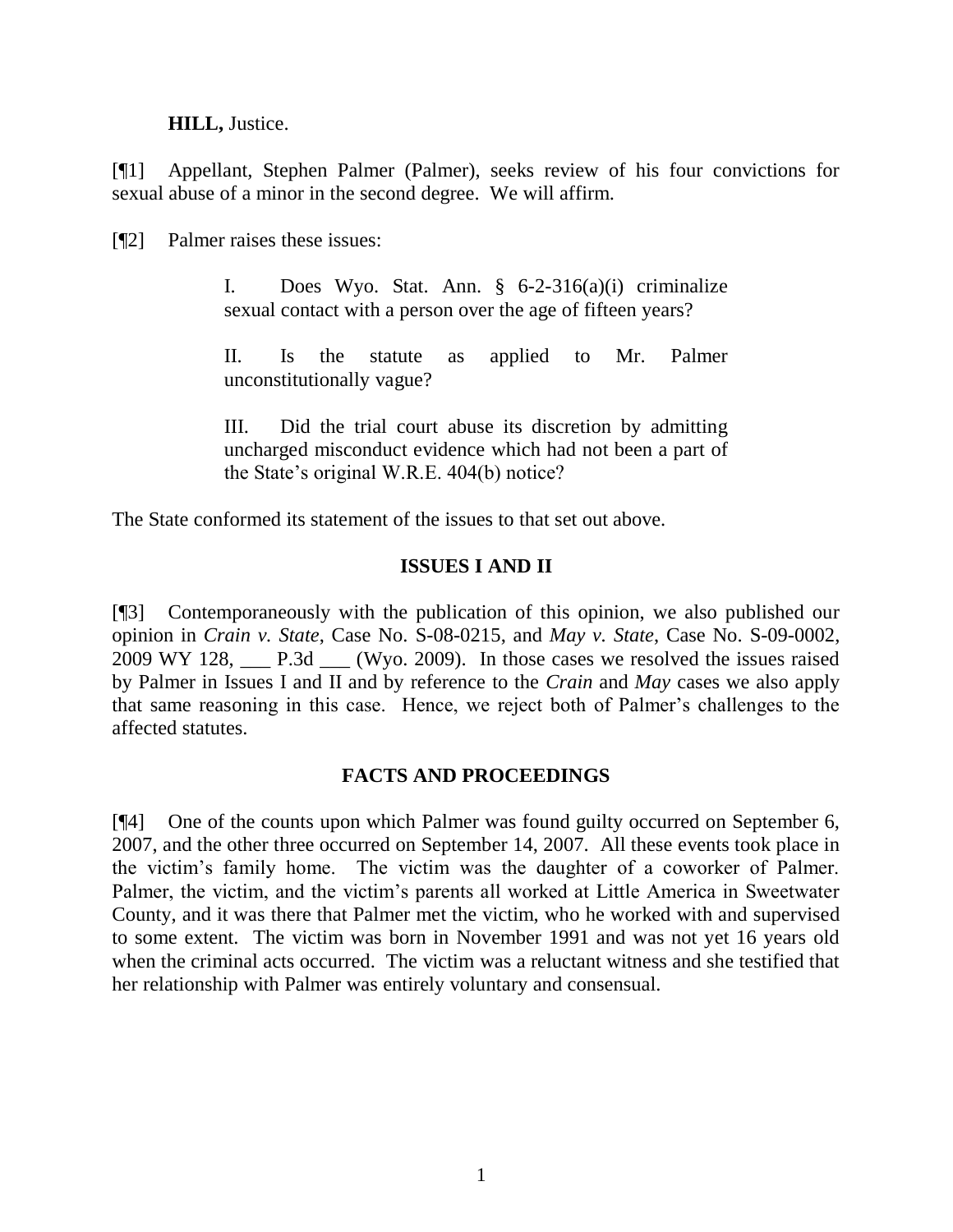[¶5] The only facts truly pertinent to this appeal concern an assertion by Palmer that W.R.E.  $404(b)^{1}$  evidence was improperly admitted at his trial over his objection. In a Scheduling and Discovery Order entered of record on February 13, 2008, the district court, inter alia, ordered the State to give notice to Palmer of its intent, if any, to offer W.R.E. 404(b) evidence at trial. That order also provided that:

> If a motion to suppress or exclude evidence under Rule 404(b) W.R.E. is filed, each party shall have at the hearing on this motion proposed findings of fact and conclusions of law which cover all of the factors set forth in *Gleason v. State*, 2002 WY 161, 57 P.3d 332 (Wyo. 2002). The proposed findings of fact and conclusions of law may be in lieu of a memorandum of law.

[¶6] On March 4, 2008 the State gave notice to Palmer that it intended to offer 404(b) evidence. The district court conducted a hearing on that notice on July 16, 2008. By order entered on August 11, 2008, the district court limited the use of some of the proposed 404(b) evidence and denied the admission of some of it altogether. To make a long story short, the State proposed to use certain 404(b) evidence, the district court limited the use of that evidence, and there was no violation of the district court's order in

#### **Rule 404. Character evidence not admissible to prove conduct; exceptions; other crimes.**

 $\overline{a}$ 

(1) Character of Accused. -- Evidence of a pertinent trait of his character offered by an accused, or by the prosecution to rebut the same;

<sup>1</sup> W.R.E. 404 has been amended since the time of the criminal proceedings in this case, but we include it here in its current form.

<sup>(</sup>a) *Character Evidence Generally*. -- Evidence of a person' s character or a trait of his character is not admissible for the purpose of proving that he acted in conformity therewith on a particular occasion, except:

<sup>(2)</sup> Character of Victim. -- Evidence of a pertinent trait of character of the victim of the crime offered by an accused, or by the prosecution to rebut the same, or evidence of a character trait of peacefulness of the victim offered by the prosecution in a homicide case to rebut evidence that the victim was the first aggressor;

<sup>(3)</sup> Character of Witness. -- Evidence of the character of a witness, as provided in Rules 607, 608, and 609.

**<sup>(</sup>b) Other crimes, wrongs, or acts. Evidence of other crimes, wrongs, or acts is not admissible to prove the character of a person in order to show that he acted in conformity therewith. It may, however, be admissible for other purposes, such as proof of motive, opportunity, intent, preparation, plan, knowledge, identity, or absence of mistake or accident,** provided that upon request by the accused, the prosecution in a criminal case shall provide reasonable notice in advance of trial, or during trial if the court excuses pretrial notice on good cause shown, of the general nature of any such evidence it intends to introduce at trial. [This rule was amended effective January 1, 2009. We have included that version of the rule here because the amendment does affect the outcome of this case.]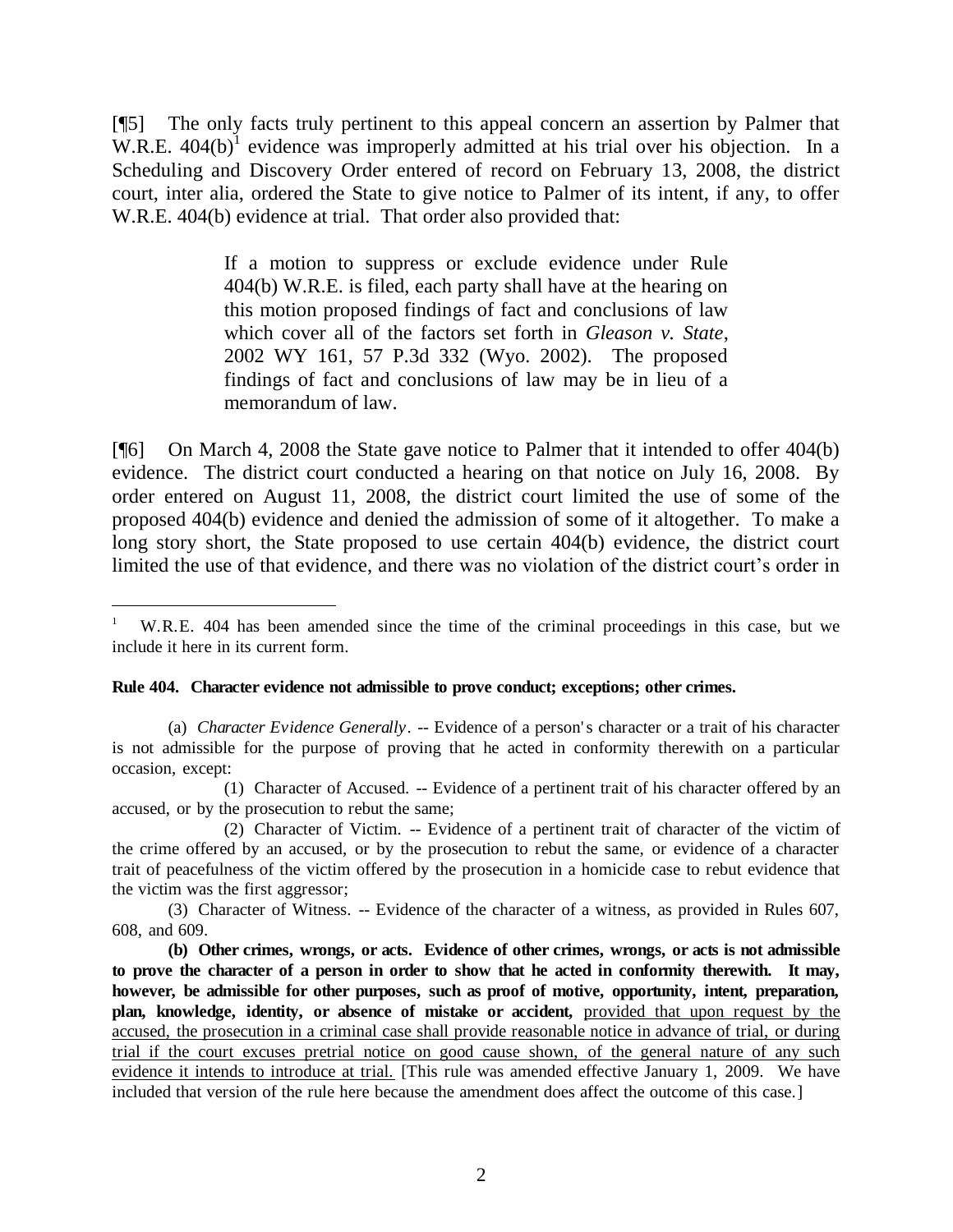that regard. However, a second Rule 404(b) issue became apparent during the course of Palmer's trial, and we set out the details of that development below.

### **DISCUSSION**

[¶7] The evidence which animates the Rule 404(b) issue was not the 404(b) evidence discussed above. Rather it was entirely different evidence that defense counsel had not recognized as 404(b) evidence until after the trial had begun. This sort of issue and the applicable standard of review are quite familiar to the Court:

> We recently reiterated both the accepted trial court process for determining whether to admit uncharged misconduct evidence and this Court's standard for reviewing such determinations:

We review a district court's rulings on the admissibility of evidence, including uncharged misconduct evidence, for an abuse of discretion, and we will not reverse absent a clear abuse of such discretion. *[Bromley v. State,](http://www.westlaw.com/Find/Default.wl?rs=dfa1.0&vr=2.0&DB=4645&FindType=Y&ReferencePositionType=S&SerialNum=2011339401&ReferencePosition=1206)* 2007 WY 20, ¶ [8, 150 P.3d 1202, 1206](http://www.westlaw.com/Find/Default.wl?rs=dfa1.0&vr=2.0&DB=4645&FindType=Y&ReferencePositionType=S&SerialNum=2011339401&ReferencePosition=1206)  (Wyo.2007). "A trial court abuses its discretion when it could not have reasonably concluded as it did." *[Id.](http://www.westlaw.com/Find/Default.wl?rs=dfa1.0&vr=2.0&FindType=Y&SerialNum=2011339401)* [at ¶](http://www.westlaw.com/Find/Default.wl?rs=dfa1.0&vr=2.0&FindType=Y&SerialNum=2011339401) 8, at 1206-1207. The admissibility of uncharged misconduct evidence is governed by [W.R.E. 404\(b\):](http://www.westlaw.com/Find/Default.wl?rs=dfa1.0&vr=2.0&DB=1006377&DocName=WYRREVR404&FindType=L)

Evidence of other crimes, wrongs, or acts is not admissible to prove the character of a person in order to show that he acted in conformity therewith. It may, however, be admissible for other purposes, such as proof of motive, opportunity, intent, preparation, plan, knowledge, identity, or absence of mistake or accident.

The district court is to determine the admission of proffered evidence under this rule by applying the following test:

[B]ecause uncharged misconduct evidence carries an inherent danger for prejudice, we have also adopted a mandatory procedure for testing its admissibility: (1) the evidence must be offered for a proper purpose; (2) the evidence must be relevant; (3) the probative value of the evidence must not be substantially outweighed by its potential for unfair prejudice; and (4) upon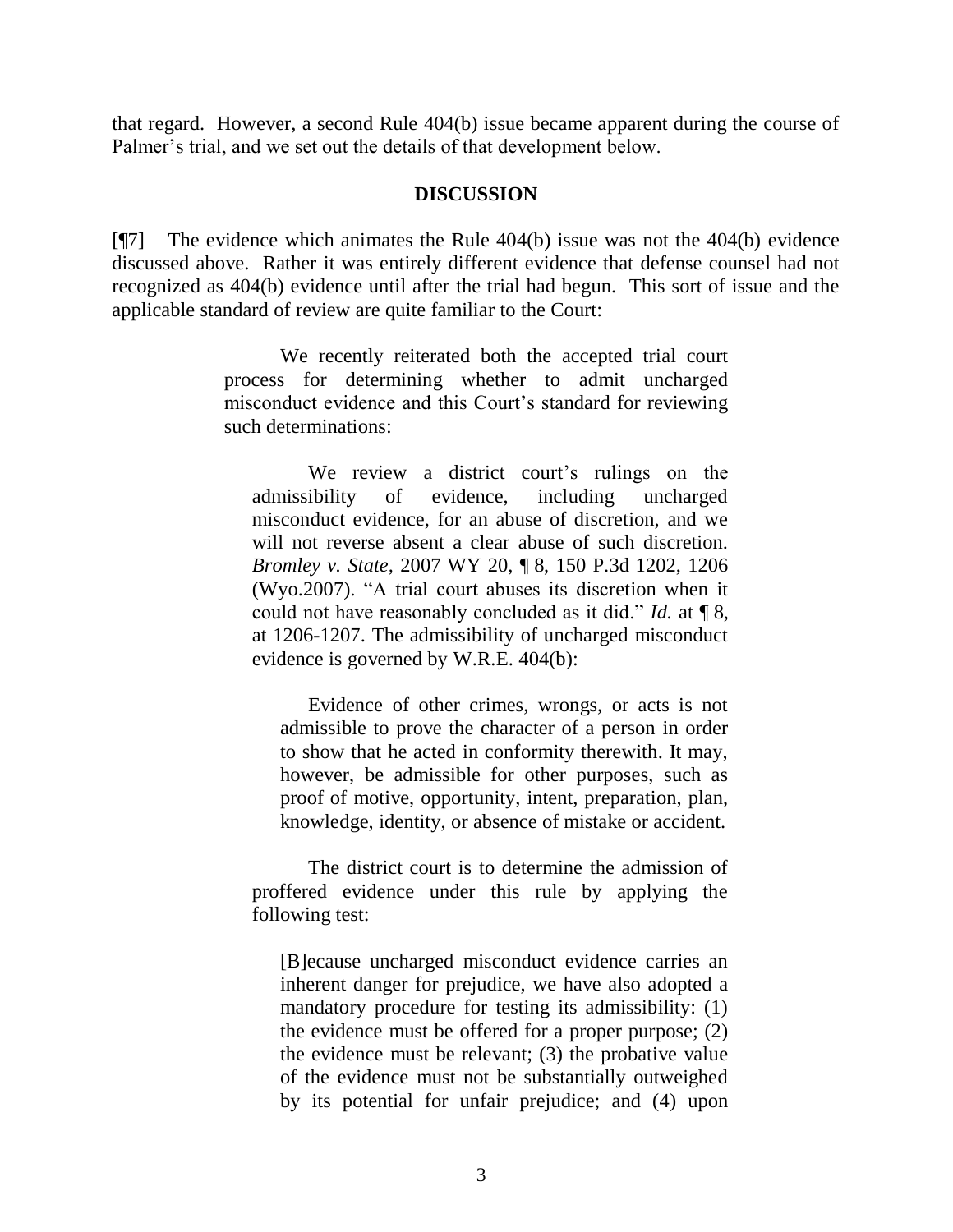request, the trial court must instruct the jury that the similar acts evidence is to be considered only for the proper purpose for which it was admitted.

*[Gleason v. State,](http://www.westlaw.com/Find/Default.wl?rs=dfa1.0&vr=2.0&DB=4645&FindType=Y&ReferencePositionType=S&SerialNum=2002676236&ReferencePosition=340)* 2002 WY 161, ¶ [18, 57 P.3d 332, 340](http://www.westlaw.com/Find/Default.wl?rs=dfa1.0&vr=2.0&DB=4645&FindType=Y&ReferencePositionType=S&SerialNum=2002676236&ReferencePosition=340)  (Wyo.2002). "Admissibility under [W.R.E. 404\(b\)](http://www.westlaw.com/Find/Default.wl?rs=dfa1.0&vr=2.0&DB=1006377&DocName=WYRREVR404&FindType=L) is not limited to the purposes set forth in the rule, and we have adopted a liberal approach toward admitting uncharged misconduct evidence." *[Id.](http://www.westlaw.com/Find/Default.wl?rs=dfa1.0&vr=2.0&FindType=Y&SerialNum=2002676236)*

*[Harris v. State,](http://www.westlaw.com/Find/Default.wl?rs=dfa1.0&vr=2.0&DB=4645&FindType=Y&ReferencePositionType=S&SerialNum=2015385028&ReferencePosition=1168)* 2008 WY 23, ¶¶ [5-6, 177 P.3d 1166, 1168](http://www.westlaw.com/Find/Default.wl?rs=dfa1.0&vr=2.0&DB=4645&FindType=Y&ReferencePositionType=S&SerialNum=2015385028&ReferencePosition=1168)  (Wyo.2008).

*Taylor v. State*, 2009 WY 31, ¶ 12, 203 P.3d 408, 410-11 (Wyo. 2009); *Wease v. State*, 2007 WY 176, ¶¶ 48-54 ,170 P.3d 94, 109-114 (Wyo. 2007).

[¶8] Palmer's two-day trial was held on August 11-12, 2008. The witness who was to give the asserted W.R.E. 404(b) testimony was Brianna Maxfield. The matter was called to the attention of the district court, in the context of a 404(b) issue, just before opening statements and just after the jury had been selected and seated on the first day of trial. However, Maxfield's name and the substance of her testimony had been included in the State's April 21, 2008 witness and exhibit list, and defense counsel explained that he had not previously perceived it as 404(b)-type evidence because the State had given a specific W.R.E. 404(b) notice which did not include her testimony as one of its items. It is apparent that the State did not perceive the disputed evidence as coming under the umbrella of Rule 404(b) either. In any event, having been given notice that Maxfield would testify and what the gist of her testimony was to be (which the record shows was well known to Palmer at an early point in the proceedings), Palmer raised no pretrial objection below.

[¶9] After the victim had completed her testimony, the district court let the jury go early for the day so that it could address this potential W.R.E. 404(b) evidence matter in what it called a "*Gleason* Hearing." The hearing bears out that the district court made an admirably conscientious effort to fulfill all the requirements set out in the *Gleason* case, despite the circumstance that the matter came up mid-trial. At the core of the district court's reasoning process was this Court's decision in *Reay v. State*, 2008 WY 13, ¶¶ 9- 19, 176 P.3d 647, 650-53 (Wyo. 2008). One of Palmer's principal objections to this testimony was that it was actually developed for use at the hearing into a stalking/protection petition filed by the victim's parents shortly after the events on September 14, 2007, and was not generated by the criminal charges that Palmer ultimately faced.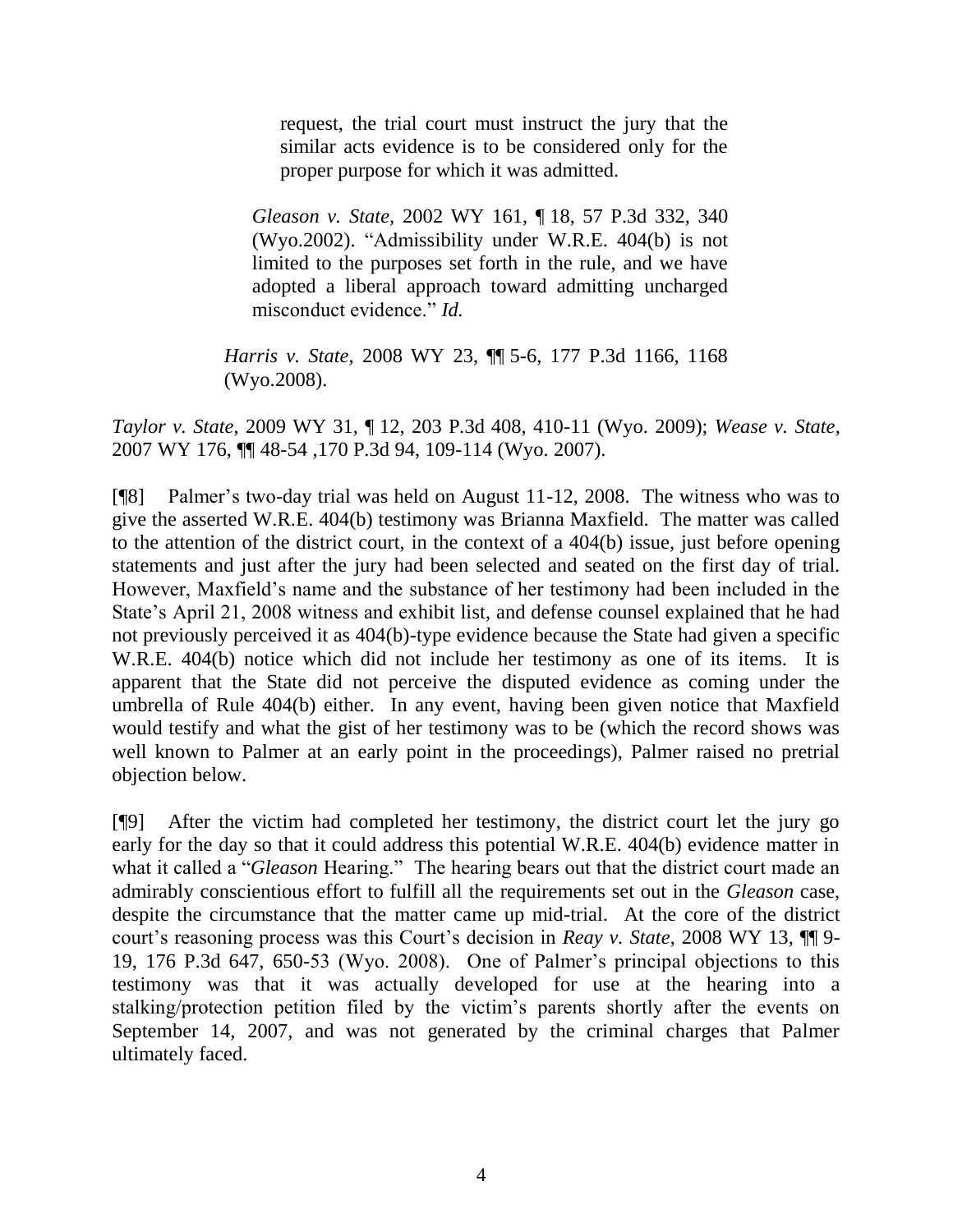[¶10] Maxfield was also a fellow employee of Palmer's from Little America. Her testimony was offered for the purpose of showing Palmer had a "guilty mind," to rebut the story Palmer gave to the police, and to test his credibility. She testified that both Palmer, and the mother of Palmer's child, recruited her to give Palmer an alibi for September 14, 2007, by saying in some detail that she was on a date with Palmer that day and that he could not have been at the victim's home during the times the victim testified he was there. Maxfield agreed to do that and initially she told the story Palmer wanted her to tell to the police. However, after being informed of the penalties for perjury and some detailed questioning about the alibi evidence by sheriff's investigators, she admitted that the statement she gave was false and that Palmer and his former wife had put her up to it. The importance of this "perjury" was heightened by the coincidence that it tracked quite closely with the story Palmer gave the police about what he was doing out by the victim's home on one of the days that he was alleged to have had sexual relations with her. Palmer did not testify at his trial, but the statement he gave the police early in the investigation was admitted into evidence.

[¶11] The sheriff recorded the interview with Maxfield, but that recording was not made available to Palmer in discovery as required by the district court's scheduling and discovery order. Palmer essentially waived any objection to not getting a copy of the entire statement until mid-trial. The district court concluded that the evidence to be offered through Maxfield was admissible under exceptions to W.R.E. 404(b). The district court also offered to give a limiting instruction, but Palmer declined it.

[¶12] At the outset we note our agreement with the State's position that Palmer does not specifically identify the evidence he challenges herein (although it is not terribly difficult to divine what evidence is of concern here), nor does he directly challenge its admissibility under W.R.E. 404(b). Furthermore, he does not discuss or criticize the position the State took at trial, the district court's rationale for admitting the evidence in dispute, or the limiting instruction the district court offered to give at trial. Palmer offers no authority directly in support of his contention that it was "bad acts" evidence as contemplated by W.R.E. 404(b). The core of his argument is that it was not included in the Rule 404(b) notice, that it was a surprise at trial, and that he was unable to adjust his trial strategy to counter that damning evidence.

[¶13] Those familiar with the practice of criminal law are well aware of this Court's efforts to give form and structure to the treatment of evidence that comes under the aegis of W.R.E. 404(b), so as to ensure insofar as possible that inadmissible evidence is not presented to the jury. We have been especially concerned about such evidence being sprung upon a defendant as a surprise at trial. As one follows the mutations and permutations this thorny issue has taken over the years, it is evident that our efforts have not yet produced a "fail-safe" method to ensure that 404(b) evidence receives the sort of scrutiny that is demanded by the guidance provided by the rule itself and the case law construing and enlarging upon its broad and general, yet still difficult to pin down, goals.